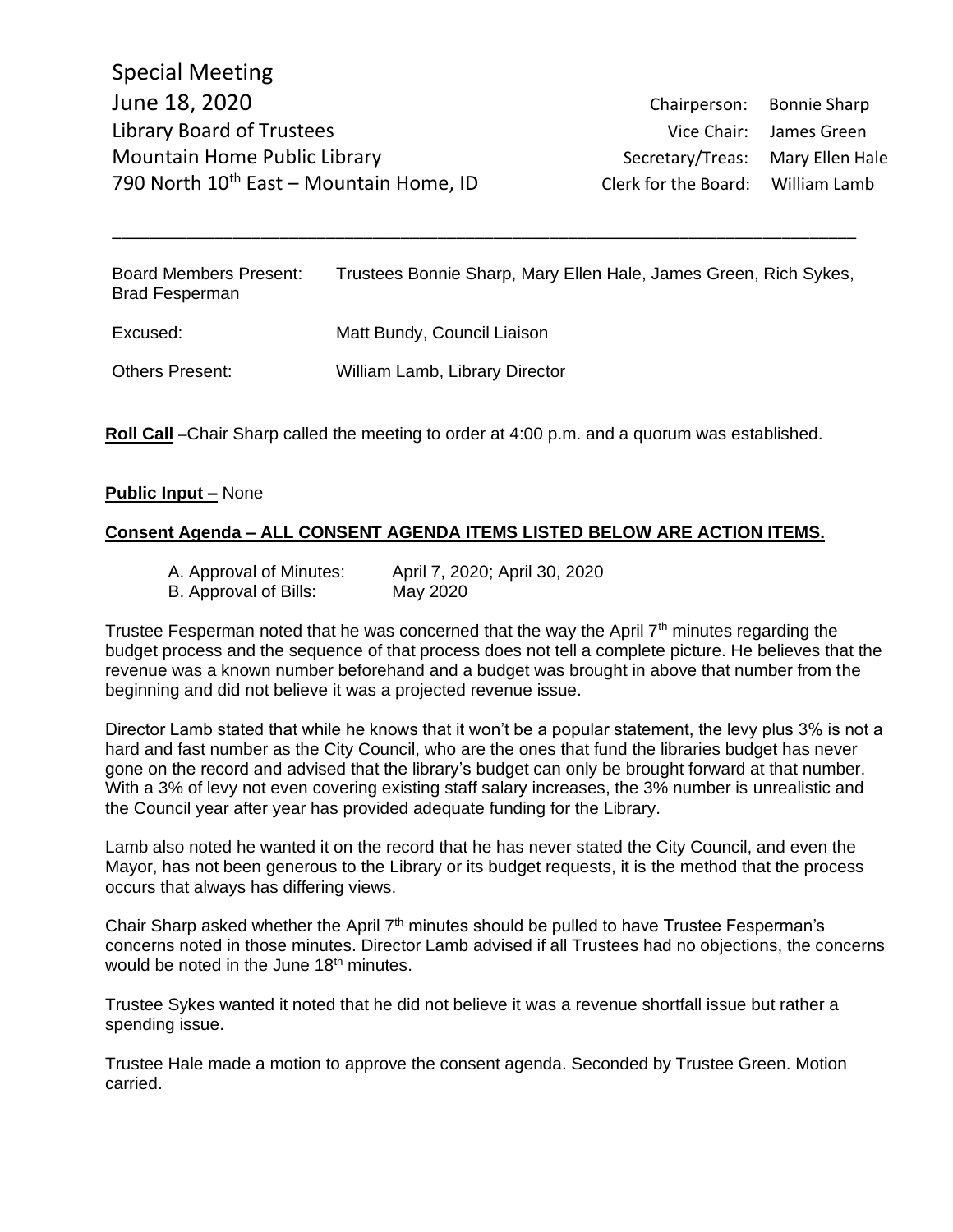# **Old Business –**

### **New Business –**

## A. **Action Item:** Items removed from the consent section

There were no items removed from the Consent Agenda.

B. **Action Item:** Award bid for Library carpet and flooring project to Camas Carpets and Blinds in the amount of \$48,785.07 and Authorize the Library Director to move forward with project.

Director Lamb advised that a written request for quotes was provided to 3 companies and only 2 companies had provided a proposal. The Library is ready to start this project and Lamb requested the Board's approval to select Camas Carpets and Blinds as the lowest bidder and authorize him to move forward with the project.

After a short discussion, Trustee Sykes moved to approve and award bid for Library carpet and flooring project to Camas Carpets and Blinds in the amount of \$48,785.07 and Authorize the Library Director to move forward with project. Seconded by Trustee Fesperman. Motion carried

## C. **Action Item:** Discussion/Decision on COVID-19 Reimbursement

Trustee Sykes noted that the City took steps during the shutdown to ensure that firstresponders got hazard pay. The City also ensured that all employees got paid during the downtime and then found out that essential employees were eligible for hazard pay as well. Trustee Sykes advised he did not have the authority to spend the Board's funds, so he was requesting approval from Trustees to pay Director Lamb hazard pay the same as the rest of the City's Department Heads.

Trustee Fesperman made a motion to pay Director Lamb hazard pay for the hours worked during the COVID-19 shutdown. Seconded by Trustee Green. Motion carried.